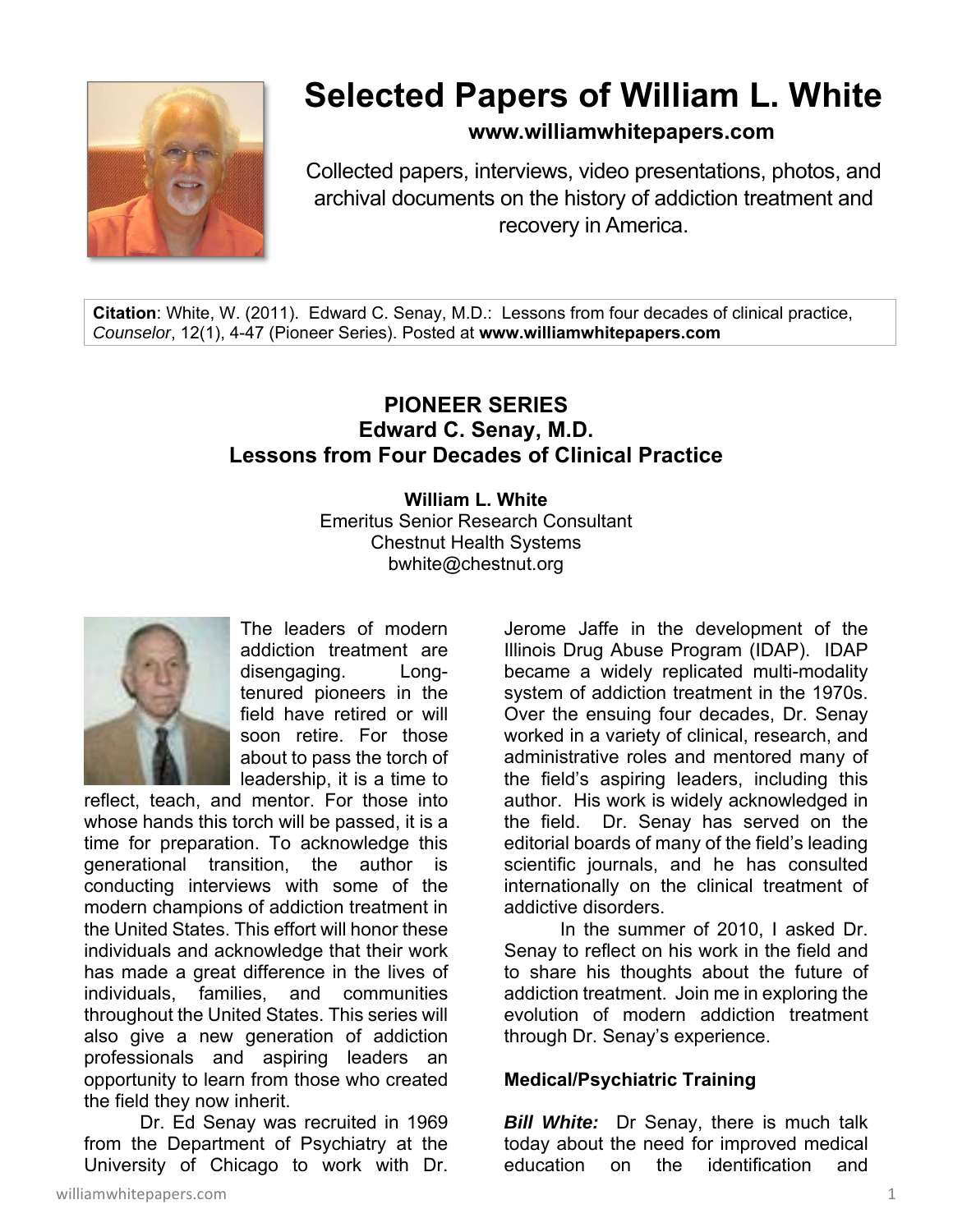management of substance use disorders. What do you recall about such education during your medical and psychiatric training at Yale?

*Dr. Senay:* I was in medical school from 1952-1956. In this period, there was mention in the freshman psychiatry course of alcoholism, DTs and treatments for it, and AA as a referral source, but there was no mention of heroin or "drug abuse." There were no treatment facilities for alcohol or substance abuse in most communities in those years, and there were strong institutional biases against addiction/alcoholism treatment. I remember talking with faculty people from some well known medical schools, and one of the doctors said, "Dr. Senay, don't you know? We don't want those people in our hospitals." That's pretty blunt, isn't it?

**Bill White:** That's very blunt. I remember when I first entered the field, there were still hospitals that had morality clauses in their bylaws that prohibited the admission of alcoholics and addicts.

*Dr. Senay:* I never heard of that, but I'm not surprised given the attitudes during that period. The attitudes of other medical specialties and emergency room nurses in particular—that was the primary point of contact with the world of drug abuse—were very, very negative. They just denigrated the people, and I can understand why in that climate people suffering from addiction would not come to us. Medicine had made advancements in understanding acute intoxication and its medical consequences in the late 1800s and the early 1900s, but by the time I got into medical school in the 1950s, we were going through a real downdraft. The Bureau of Narcotics had banned doctors from doing much with narcotic addiction so there was a void, and the big development as the years went by was the creation of NIDA—and then NIDA's career teacher programs. That spawned the growth of the Association of Medical Education and Research in Substance Abuse (AMERSA). At this early point, there

were 78 specialists (yours truly was one) in separate medical schools who were devoted to improving teaching about substance abuse in the curriculum. That was an important beginning, but there was little scientific foundation for addiction medicine at that time, and meager funding limited its impact on medical education. In the seventies, we had three hours in the total four year curriculum devoted to alcoholism and drug addiction. To this date, there is not much more, although there is no recent study I know of with data on this question.

## **Entering the Field**

**Bill White:** Given the attitudes that you describe, what attracted you to the treatment of addiction as a clinical specialty?

*Dr. Senay:* Well, the first thing is that I liked the people. I wasn't prepared to because of the prevailing attitudes I had encountered among older physicians whom I respected. I was surprised how much I liked working with the addicts. One case motivated me because he was getting up at five every morning and traveling in Chicago on buses to get to a job that barely paid for his bus fare. He had two buses each way each day, and he was studying at night. He wanted to get over his drug problems. He was from a minority family, and his ability to get to his job was almost lost because he had to cross street gang turf lines to get to one of the buses. Cases like his motivated me. Any help I could offer him helped me feel good about what I was doing. There were many patients in every clinic we built who were committed and successfully recovering. In addition, we had some treatments that for the first time we knew could help heroin addiction: methadone maintenance and Therapeutic Communities.

 I also liked working with my professional peers. When Dr. Jerry Jaffe came to the University of Chicago, he brought beliefs very congruent with my own. He believed that addiction treatment should be public health oriented, should include multiple modalities and service options, and that people with drug dependence problems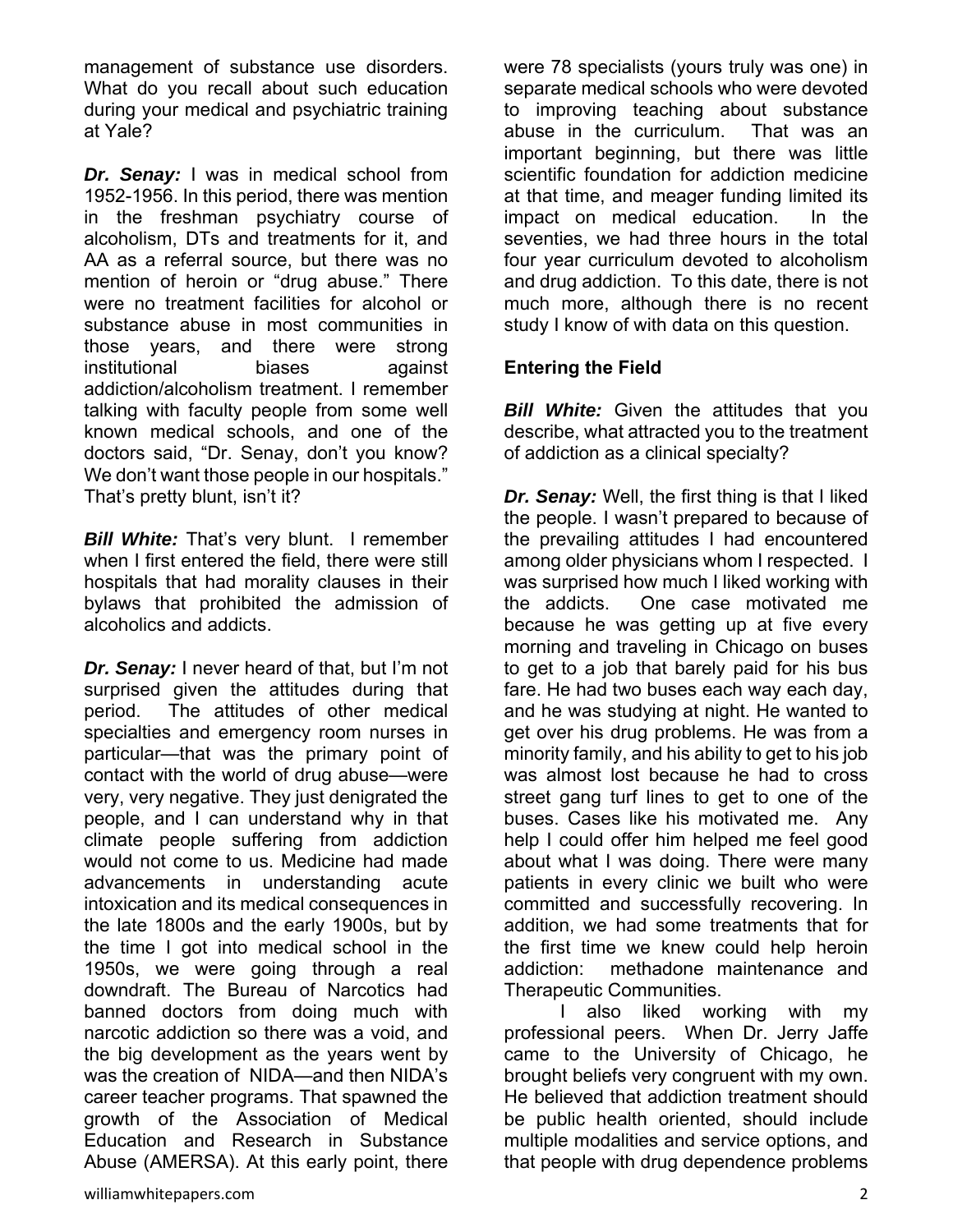should have real treatment choices. Those options included detoxification, therapeutic communities, methadone programs, outpatient counseling programs, etc. The model we built is still going today. In preparation for our discussion, I talked with some people at the Chicago Central Intake Facility. (Central Intake admitted to all the Chicago-based clinics of the Illinois Drug Abuse Program.) I asked them what numbers we're in now. As people enter intake into the publicly funded treatment in Chicago, they get a number. I was number 2 because in those days (1967), all staff got urine tested, so we also each got a number. That number today is over 250,000. And that's just in the publicly funded programs in the State of Illinois.

 I was aware early on that we had something special, and it was particularly special for the black and Hispanic minorities who had had this problem for many decades but who had almost no treatment resources. Almost all the people we first admitted to IDAP in the late 60s had been to the federal narcotics hospitals in Lexington, Kentucky or Ft. Worth, Texas. There was only one 32 bed unit in Chicago (St. Leonard's House) when IDAP started that would accept addicts. Our early patients had tried these options, but nothing had helped them. Filling that vacuum was exciting. A group of us who were working in methadone programs—Bob DuPont from Washington DC, Bob Newman from New York, Barry Ramer from San Francisco, and a few others—really bonded and regularly met for a long time. We felt that we were breaking new ground and that we could help people in a way that had never before been available. This was all quite different from what I had planned my career to be, and I just fell in love with it.

*Bill White:* Did you have any sense even at that early point that this would be your life's work?

*Dr. Senay:* No, not at all. I went into it initially because Dr. Dan Freedman, Chairman of the Department of Psychiatry at the University of Chicago, said, "Help Dr. Jaffe out for a few months, and then you can go back to your consultation liaison service." I was interested in psychiatric aspects of medical problems. So I did all the psychiatric consultations on all the wards of the hospital. I did them at Yale before I came to the University of Chicago, where I had planned to spend my career. But I got diverted to the treatment of drug problems and this new movement in medicine to create treatments for these disorders.

*Bill White:* I think our readers would be interested to know that this was occurring before there was a NIDA, NIAAA, or CSAT.

*Dr. Senay:* Yes. Those of us in these early programs recognized that we had a lot to tell each other about what was happening, and the federal government had begun exploring with us how to address these problems nationally. It was exciting because resources were being committed at an unprecedented level. After we opened the first clinics, we began to see that we really did have something to offer people suffering from addiction who had literally had nothing before. Our success in getting people to enter different kinds of research was extraordinary given the kinds of extremely negative feelings that most of the "addicts" had about universities and research, but we were able to get people involved. We published over 400 papers in the first 5 years of IDAP. NIDA was most supportive of the field, and a group of us wrote the first published manuals on drug treatment for NIDA-funded physicians. It was all a period of great learning and productivity, and it was fascinating and fun. I joined it happily.

#### **The Illinois Drug Abuse Program**

*Bill White:* Could you provide more details on the components and scope of services provided at IDAP?

*Dr. Senay:* The first thing is that we had no beginning template. Let me give you a dramatic illustration of this. We admitted a 26-year-old female patient who was 6 months pregnant and was shooting \$500 of heroin a day. Her boyfriend was a high level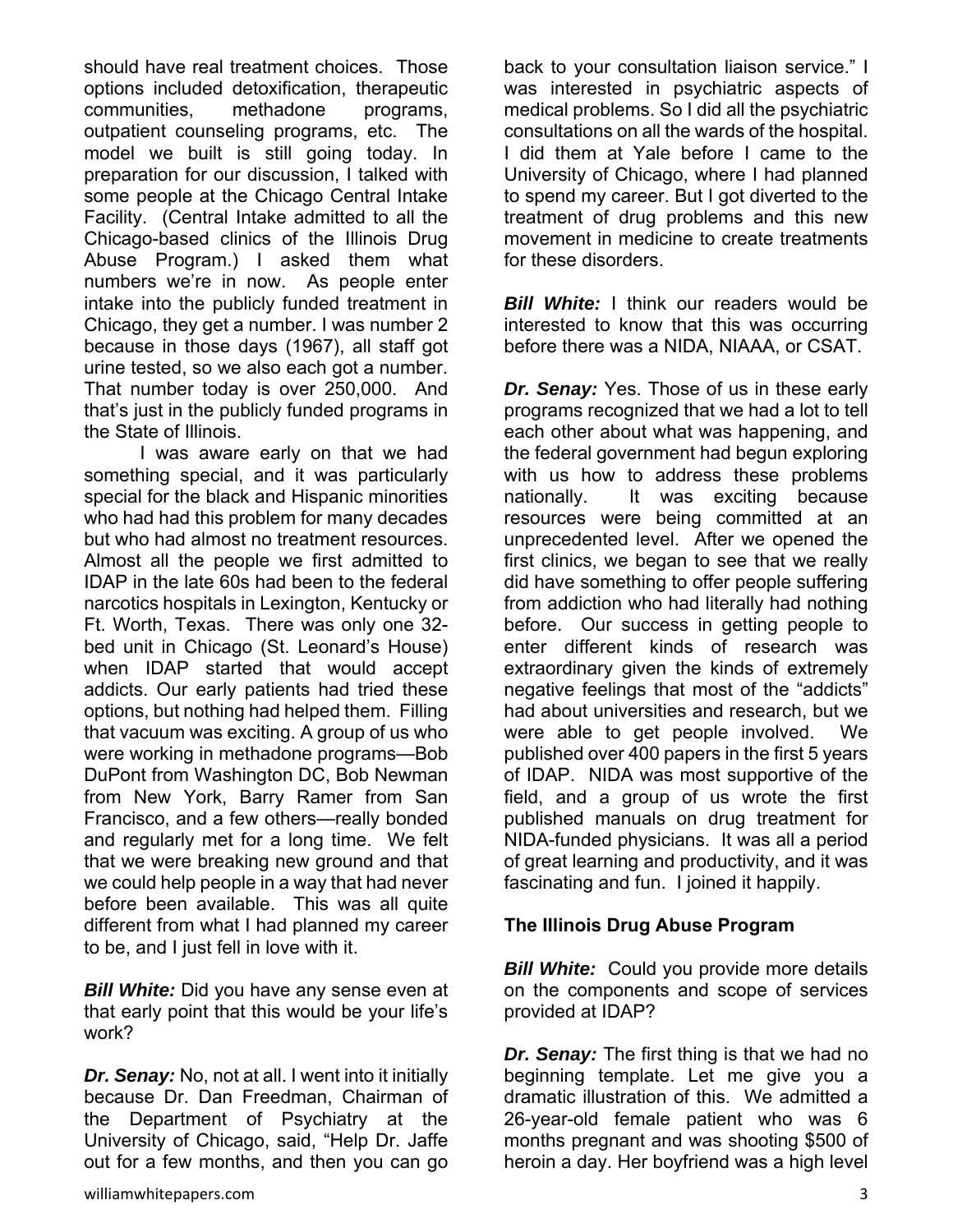dealer, so she could get any amount of heroin she wanted. I could see from the intensity of her withdrawal that she probably had a very large habit. After I had finished my workup, I said, "Could you hang around for about 30 minutes? I want to talk to a colleague of mine about your problem." She agreed, and I went over to see Dr. Jaffe, explained the circumstances, and said, "What do I do?" He said, "I don't know. I don't know of any literature on this." He gave me a list of very prominent big city hospitals in the country to call, and I did. None of them knew what to do with a heroin addicted woman who was coming into the hospital to deliver a baby. That's where we were. We had to learn that you can't detox pregnant women without risk of losing the fetus, and we almost lost some of the women. There was just so much that we did not know at this early stage of modern treatment.

 Consistent with his "different strokes for different folks" philosophy, Dr. Jaffe wanted to offer Therapeutic Communities as an option for those who were attracted to its drug free philosophy, so he recruited seasoned people who had been in Synanon, including David Deitch. Synanon was the prototypic Therapeutic Community. I learned a lot from David Deitch about TCs and the management of patients with heroin problems. Many street users of heroin did not want methadone, so we would explain Therapeutic Communities to them, and many opted for it. It was effective, very effective for some, and clearly needed to be included in recovery programs.

**Bill White:** I seem to recall that the polydrug counseling clinics also started fairly early in that period.

*Dr. Senay:* Yes. David Deitch started them. He got us to buy into the idea of drop-in centers for drug problems. You didn't have to tell your name. It wasn't medical; it wasn't psychiatric. It was a place where you could get food and some socializing together with a referral for treatment if you were ready for treatment. The unit was called Pflash Tyre. As more youthful polydrug users entered the treatment system, we were forced to alter

the adult model of treatment. We tried the adult TC model but found we quickly needed to abandon the harsh, confrontational style of that model. We changed it by listening. I was one of the staff who met with groups of these kids and told them simply, "Look, what we're doing we are not sure is helpful to you. What do you think you need, and how could your treatment be improved?" Through that process, we slowly evolved a TC model for adolescents at Crossroads and other sites in Chicago.

 What's of interest to me is that the basic structure of what we put together is still there, but politics broke up our public health model in the middle 70s. Illinois' political leaders took the money that we were providing for treatment through IDAP and gave it to local communities so that they could pick whatever treatment they wanted. It had the virtue of providing jobs where jobs were desperately needed, but we lost much of the public health emphasis through that process. In these days of multiple severe drug problems co-occurring with HIV, Hepatitis C, major mental illness, poor education, etc., the loss of a public health modal impairs treatment enormously.

*Bill White:* Your reference to local communities and community politics raises the question of the community attitudes you encountered when you first began to set up TCs and clinics in Chicago neighborhoods.

*Dr. Senay:* The response was a strange one. It could be very warm or very rejecting, but many groups wanted to meet with us. At first, Dr. Jaffe would go, but then he would send me because he was often working with the Nixon White House or the state legislature. At first contact, everybody blessed us. But then more often than not, we would hear "Well, we know that you'd like to come into our community, but we don't have drug problems in our community. We don't want to draw people here who have these problems." This would come from neighborhoods in Chicago that were notorious drug using areas. I'll never forget one meeting where this very articulate, impressive young guy who was the head of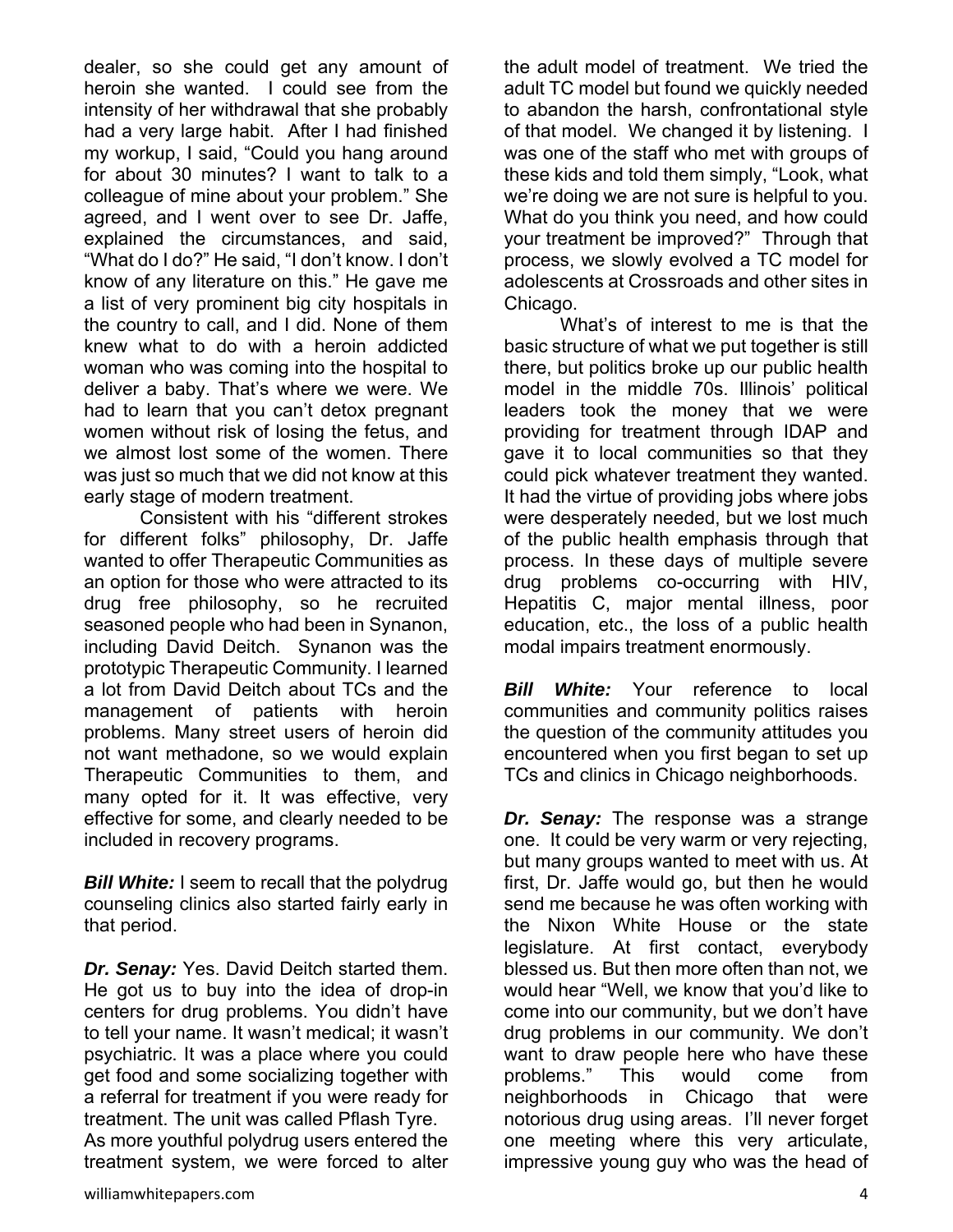the community group summed up the evening's goings on with "Happily, we don't have heroin problems here. We support the treatment you are proposing, but not for here."

On the way out, he grabbed my arm and said, "Dr. Senay, could I talk to you?" He took me outside, and we got in his car. He said his brother, who lived in that community, was a heroin addict. Could I get him into treatment? You never knew what kind of jaw dropping stuff you might encounter when you went to these community meetings.

Dr. Jaffe and I did a lot of community work because there were so many communities in Chicago expressing at least a superficial interest in having a unit. We wanted to have as coherent and comprehensive a response as we could because legislators were always asking us, "What are you doing here? What are you doing there?" (IDAP was supported by funds from the State of Illinois as well as federal funds.)

*Bill White:* Did community resistance to treatment programs vary by modality?

*Dr. Senay:* We did not experience major resistance to TCs because they created no problems related to loitering, parking, or public intoxication, and they had less stigma attached to them than methadone clinics. Our real problem was with methadone. Methadone had a horrible reputation in minority communities at that time. There were a lot of addicts who would not take methadone. They just wanted the therapeutic communities. Our intention at first was to try to persuade people coming to us to accept random assignment to either methadone or to a TC, but we learned that there were many heroin dependent people strongly opposed to methadone who would not accept it under any circumstances. So our plan to do a comparative study on methadone versus Therapeutic Communities could not be implemented. I had clinical experiences that gave me arguments in support of methadone, and I heard from many family members of methadone patients that it was helping them substantially or from others who wanted to get their son or daughter into our clinics because of the progress they saw in our patients in their community.

*Bill White:* This is a good opportunity for us to talk about the work you, Dr. Jaffe, and others achieved in the replication of methadone maintenance. How do you see the evolution of methadone maintenance and its current clinical and scientific status today?

*Dr. Senay:* From a scientific point of view, there's a reasonable chance that we're soon going to really understand the biotransformation of methadone in the body. That will enable us to further refine dosing practices in methadone treatment. Right now, there are many people whose basic biology for processing methadone never permits them to get a high enough dose to really be comfortable. If someone would say to me, "Well, what do you think should be next with federal priorities for money," I would say, "Unravel differences in the genetics of methadone biotransformation."

I once treated a young patient who was pregnant. We usually gave an initial dose of 40 milligrams of methadone per day in those days, but I only put her on 20 because I didn't think she was that dependent on opioids. She was in withdrawal, and there was no question that she was an addict. I raised her up to 30, and she stayed at 30, went through the pregnancy, never had any withdrawal, and then after the pregnancy, I withdrew her very slowly over about a six week period. She never had any trouble in withdrawal. She never had a positive urine for opioids. She was mentally clear and stated that she felt better on methadone than she could remember. Her biology is the template for what we're after. That's a potential I think is in the biology of every human, but we have not mined that potential yet. Understanding these differences in methadone metabolism will dictate the future of methadone treatment. Dr. Mary Jeanne Kreek has done important studies in this area, but there is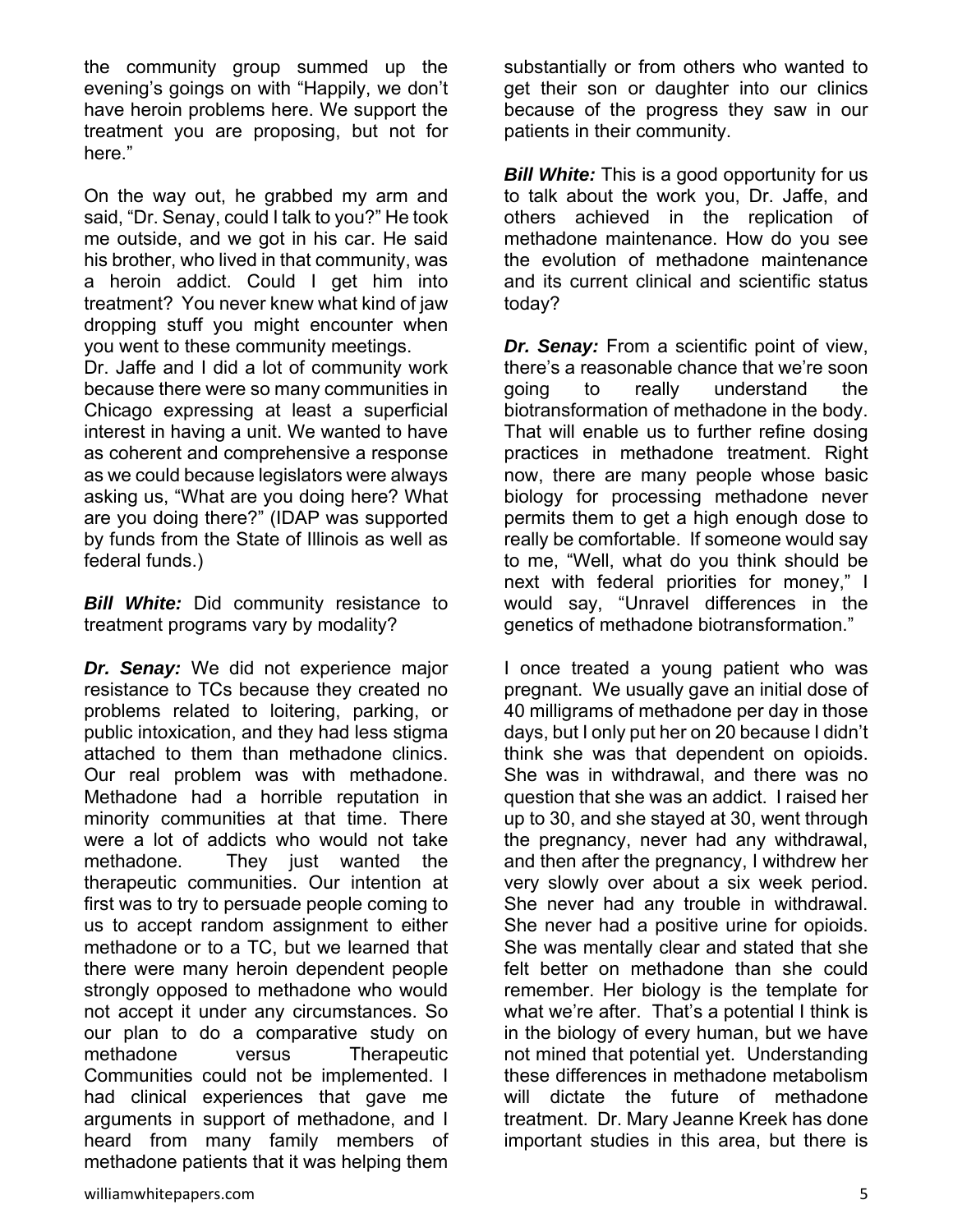much left to be done, and this should be a high priority for NIDA.

*Bill White:* Dr. Senay, do you think a lot of the problems of continued drug use by methadone patients is related to the failure to achieve effective dose stabilization?

*Dr. Senay:* I think it's part of it, yes. Although the menu of drugs that people select who go into the drug culture is so varied now that it's really hard to say. There is a striking contrast between the first, say, 500 patients who came into IDAP and the last 500 who are coming through central intake in Chicago now. We initially saw people for whom heroin was clearly their primary drug, maybe a little bit of marijuana, maybe a little bit of occasional cocaine, and regular daily use of nicotine. That was it. Doesn't that sound strange in these days?

**Bill White:** Yes, the concept of primary drug had a lot of meaning in our early careers, and drug cultures were organized around primary drug choices, but that is much less the case today.

*Dr. Senay:* So you would agree with my feeling that that has changed dramatically?

*Bill White:* Yes, we have treatments that have been targeted to particular drug choices, but those treatments are confounded today by patterns of concurrent and sequential use of multiple drugs. The concept of "primary drug" has little meaning to many people entering addiction treatment today.

*Dr. Senay:* Exactly. In the initial 500 admissions in IDAP, we also did not see the range in severity of medical problems that there are now. There was no HIV. A few people had syphilis. One patient had tuberculosis. Four patients had subacute bacterial endocartitis. But that was it. None of them had Hepatitis A, or B, or C, which is now normative and brings profound health consequences. We have moved from postadolescent onset of heroin use to preadolescent or early adolescent onset with all

of the telescoping of problem severity that this brings. With the multiple drug use and the medical and psychiatric complications, addiction treatment is a very different world today.

**Bill White:** Our talk of this increasing severity and complexity reminds me of a story that you once told me about a specialty clinic created within IDAP for patients who had failed in other programs. Could you describe that clinic and what was learned from its experience?

*Dr. Senay:*In IDAP, the basic menu for the addict was methadone or TCs and centralized ancillary medical and legal services—we employed two lawyers who helped our clients with their legal problems. Then Jerry and I put together a Special Treatment Unit. The Special Treatment Unit really started with failures in our line clinics. People would come with guns or intoxicated or whatever, and we would tell the patients, "You can't come to this clinic anymore. You've shown us that this clinic can't do it for you. But we will offer you a slot in our Special Treatment Unit, which is a regular methadone program with some special personnel." Our top clinician in the Special Treatment Unit (STU) was C. L., a onetime IDAP patient, who was one of our many exaddict counselors. His street name was Superman. He was the best natural clinician I have ever seen. In the street world, his nickname was Superman because he was a very top line drug dealer. When we saw what a dramatic job he did with these failures in our line clinics, we started adding services to the STU. We didn't have enough money to have a psychiatrist in every clinic, but we could get one for the STU, and then we started thinking, "Why don't we have pregnancies come into the Special Treatment Unit too?" In the Special Treatment Unit, we delivered over 1,600 babies to women in treatment for addiction. What the Special Treatment Unit taught us was that with this kind of specialized programming, you can successfully treat people who would fail in mainstream treatment sites. So we wound up sending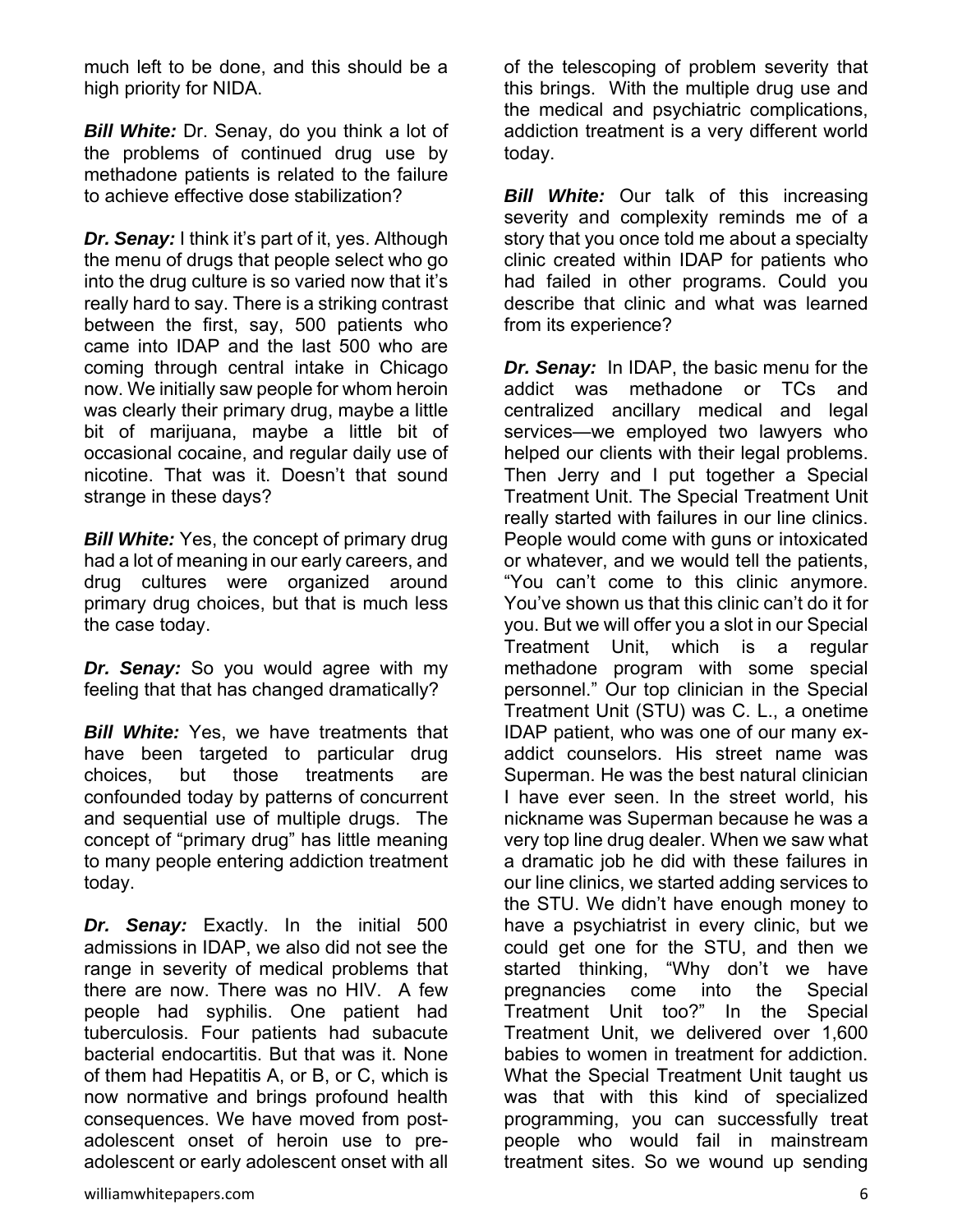our complicated cases with medical or psychiatric problems to the STU. This enhanced our services in the most economical way possible because the line clinics did not have to employ expensive specialists on their payrolls.

*Bill White:* One of the key ideas at IDAP was captured in the slogan "different strokes for different folks"—a motto that dominated IDAP long before anybody had heard of the phrase "treatment matching" or the notion that there are multiple pathways of recovery. Do you think we're still struggling to learn that lesson you learned so early at IDAP?

*Dr. Senay:* As a field, yes. I think some people in the clinical world would know this instinctively after three weeks in an addiction clinic, but we still have a long way to go in terms of integrating this idea at the clinical practice level.

*Bill White:* What do you see as IDAP's lasting legacies to the field?

*Dr. Senay:* One such legacy is the concept of central intake. In Chicago, addicts have had one place that they can go, and they can learn about treatment in 50 to 75 other places and pick which one they want, and the doctor at the central intake can send them to where he or she thinks they will experience the best person-program fit. That's better programming than having 75 different intake procedures, and you avoid the financial or ideological conflicts of interest, e.g., modality or program bias of the assessor. I think we demonstrated that you could integrate multiple modalities within an overall administrative and clinical framework that could provide good treatment and address broader public health issues. We lost some of that public health orientation when these early systems were broken up. We now deal with HIV and tuberculosis and syphilis in one model, and we deal with addiction in another model, and I think the closer those models could get, the better off everybody would be.

### **Modern Addiction Treatment**

*Bill White:* What do you think are some of the most significant breakthroughs in the modern treatment of addiction?

*Dr. Senay:* I always resisted the idea that addicts could never get better, which tended to flow out of the idea of addiction as a chronic, relapsing disease. And it was true. You didn't meet many people who'd been through the wringer and had come out alright for the rest of their lives. I think that has changed through modern treatment. We do see such people today. The possibility of cure in terms of permanent recovery is there now. I think the science is progressing and that new breakthroughs will create more effective treatments. I don't think we are far away from the day when the successful patient I described earlier will be the norm rather than the exception in methadone treatment.

**Bill White:** I'm interested in your views on the current status of medications, some of the newer medications, and advancements addiction professionals might anticipate coming in the next decade.

*Dr. Senay:* Well, I don't think it's too much to suggest that we will be taking genetic profiles on everybody who comes through a central intake for addiction treatment. Those genetic profiles will tell us the kind of system each patient has for the biotransformation of the medication we're giving them. Then I think there's going to be a system of repair for those systems to make them adapt to what would be a good clinical course, like my ideal patient. I really think that once we know how to modify the biology of narcotics, our treatment's going to be very different. And I think that's what treatment will be about, and I think having these kinds of problems, you're still going to need some counseling. So the basic prescription will remain: a doctor to take care of your medical problems, a counselor to take care of your psychological and social needs and the redevelopment of early ancillary services such as job training, job placement, legal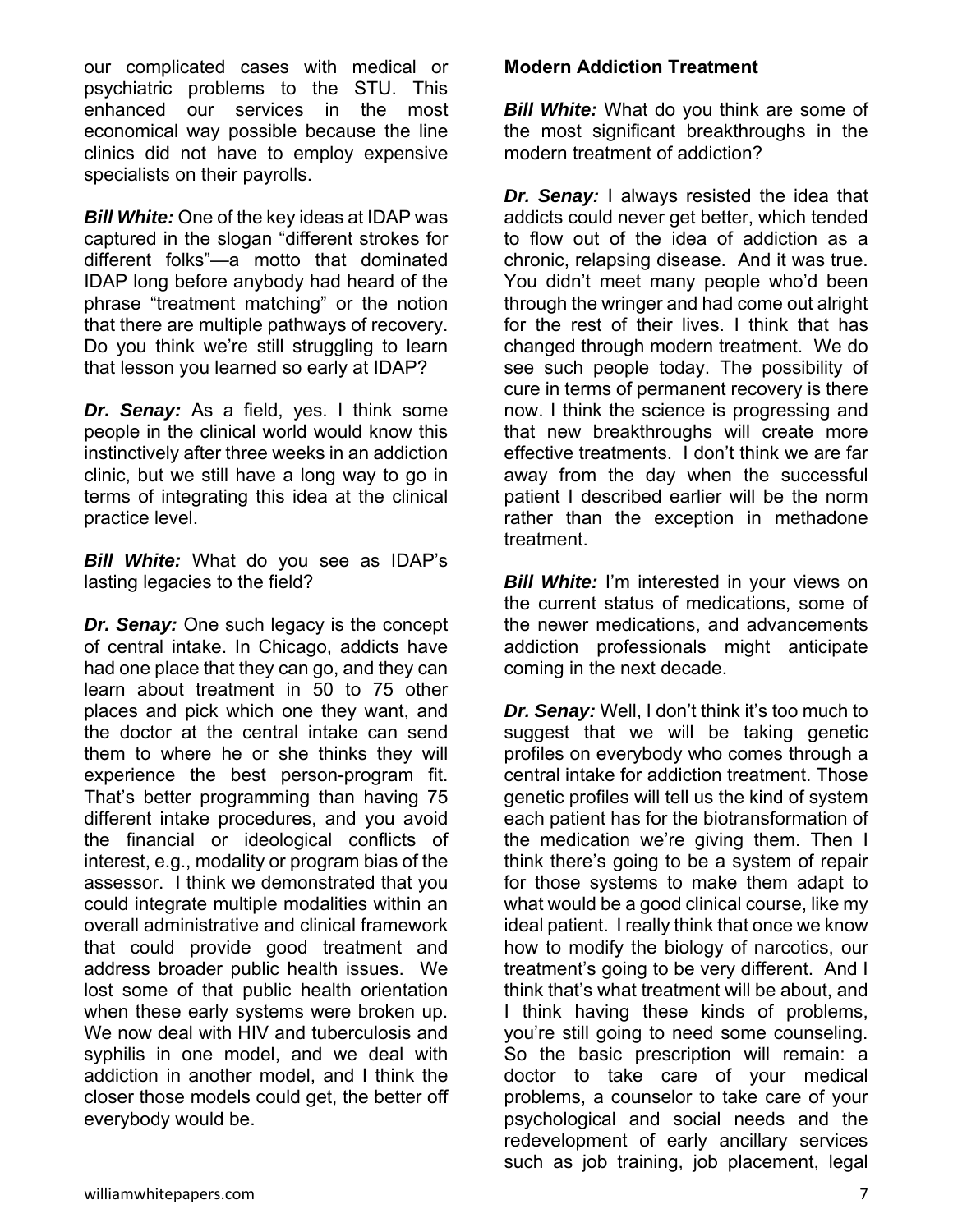consultation, and others. It's hard to believe, isn't it, Bill, that we were doing those things? We were trying to help in every way we could think of.

**Bill White:** It is interesting that so many of us are now trying to push these non-clinical recovery support services like housing, education, and vocational and legal support services and that many of these existed in IDAP in the 1960s. In a related area, one of your early interests was the co-occurrence of addiction and various psychiatric disorders, particularly depression. What do you think are some of the more important lessons we've learned about treatment of addiction and co-occurring disorders?

*Dr. Senay:* The big lesson, I think—and every medical student should know this—is that you must treat both fully, or you're not going to get anyplace with either disorder. The money people are going to have to learn this. The way to reduce the overall drain on money in the long run is to treat them both vigorously. They're all balled up together. Someone who's overweight, for example, who also has any of these problems gets some little bit of variance toward being worse from the fact that there's co-occurring obesity. I'm very impressed by the research I'm reading lately that people who smoke marijuana also tend to smoke a little bit more nicotine and take a little bit more of whatever drugs they're monkeying around with. It's like each drug that's added to the cocktail increases the number of cocktails that they're going to take. So if you've got a person taking 10 drugs in a cocktail, they're going to be pretty severely addicted rapidly. Treatment of the future will be crafted on the results of studies of a series of mechanisms for fixing deficits in the biotransformations of different drugs.

**Bill White:** Are you surprised that there hasn't been a medication to replace methadone in all these years?

*Dr. Senay:* Yes, very.

*Bill White:* I know you were involved in some of the early research on LAAM, which seemed so promising early on.

*Dr. Senay:* Well, LAAM worked, and one thing that we never had a chance to research because it never got that big—and I don't think I could have gotten money for it—was there were some addicts who would tell you, "I like that LAAM stuff," and others would say, "No. Between methadone and LAAM, I like my methadone. Methadone stabilizes me." The ones who liked LAAM always spoke in terms of lightness. "It's not so heavy." It sounds as if they were a little bit more stimulated, a bit more awake, a little bit more aware from the LAAM. And I was thinking, "We've got to get the biology of that under control, and then we might really improve our overall treatment success."

*Bill White:* Let me take you to another area. In IDAP, you worked with primarily an exaddict counseling staff, and you have witnessed the professionalization of that role over the past four decades. What do you feel has been gained or potentially lost through this process of professionalization of that role?

*Dr. Senay:* There were a lot of good reasons to have ex-addicts working at IDAP. They gave the clinics a kind of authenticity, and they could say far more effectively than non-addict staff, "Look, this is a clinic; it's not an extension of the street. We don't want street culture here. If you keep it up, you're going to have to move." A lot of people saw me as taking up for the ex-addict counselor, and I certainly used them when I thought that was appropriate, but I don't see any reason why people who have recovered from heroin addiction can't learn counseling. I do think that there is something from learning how to counsel people. My training at Yale I thought was great because the first thing that they taught us: you've got to listen to people. You've got to listen to your patients. We would make tapes, and they would say, "Now what are you hearing? What is the patient saying?" The whole thing was based on listening and then responding and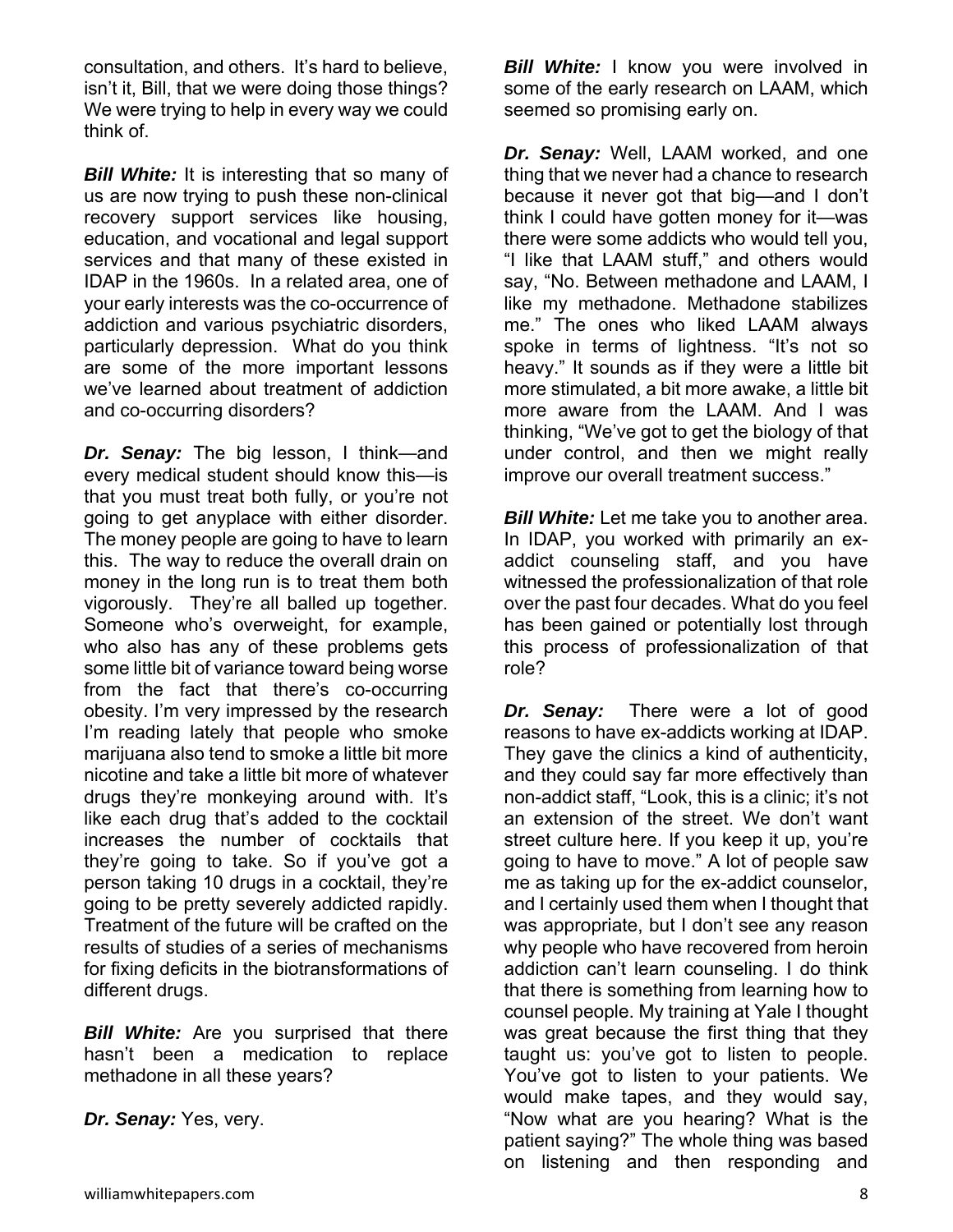creating a bond, creating a therapeutic relationship. I still really believe in that.

*Bill White:* I was thinking of Superman and others who were your best clinicians. What do you think made them so effective?

*Dr. Senay:* This ability to listen. There are some people who, for whatever reason, have adopted listening styles in their interpersonal relationships. Maybe it's because their parents did that with them. Maybe they want to check out what it is like to be a different person and not from any desire to take them for anything. Con men do that, but only to know how best to manipulate. The bottom line is that people respond positively to effective listening. So I think the essence of addiction treatment is the structure of medical control to manage the biology of addiction and a relationship with the counselor who is interested in listening to you and building a relationship focused on changing your behavior and quality of life.

*Bill White:* I'm wondering if there are issues in the field that are of particular interest to you right now other than those that we've already touched on.

*Dr. Senay:* Well, I've continued to be quite interested in working with other countries. For about 12 years, I traveled to other countries once or twice a year under the sponsorship of the World Health Organization or the UN Narcotic Control Commission.

I have learned a lot from those trips. I recall an early trip to Indonesia in which I was asked to visit an institution that treated both people with addictions and people with various psychiatric illnesses. I was astounded how, once you took out the linguistic differences, the clinical appearance of schizophrenia on the island of Bali—that gorgeous place—is exactly like the clinical presentation of a case of schizophrenia in the United States. I have found these similarities and differences across cultures quite interesting.

*Bill White:* There is growing interest in applying principles of chronic disease management to the treatment of addiction. Do you think this holds promise for the future of treatment?

*Dr. Senay:* Yes. I think when the money guys get around to it, they will eventually see that this approach saves money in the long run and can make an enormous difference in the quality of peoples' lives.

### **Retrospective**

*Bill White:* When you look over your career, who are some of the people who have most influenced your views about addiction and recovery?

*Dr. Senay:* Dr. Jerry Jaffe is prominent on this list. I really liked his method of thinking about the heroin problem within a public health perspective and how to best create local and national systems of addiction treatment. Others of great influence on me included Dr. Dan Freedman, Dr. Vincent Dole, Dr. Herb Kleber, Dr. Bob DuPont, Dr. Sid Schnoll, and Dr. Bob Newman. These are just some of the people I really enjoyed working with over my career. I met with Dr. Dole a couple of times and came away feeling that I had been with the most intelligent person I've ever met as well as one of the nicest.

*Bill White:* When you review your career to date, what do you feel best about as you look back over those years?

*Dr. Senay:* More than anything, it has been the people—the patients and the professionals I worked with. When people ask me, "Are you happy with the career you picked?" I say, "Absolutely." I can't imagine doing anything other than this, and I've had a good time doing it.

**Bill White:** I'm really struck by the optimism you have about the future of treatment.

*Dr. Senay:* Treatment is going to get more and more effective, and that will lead us to